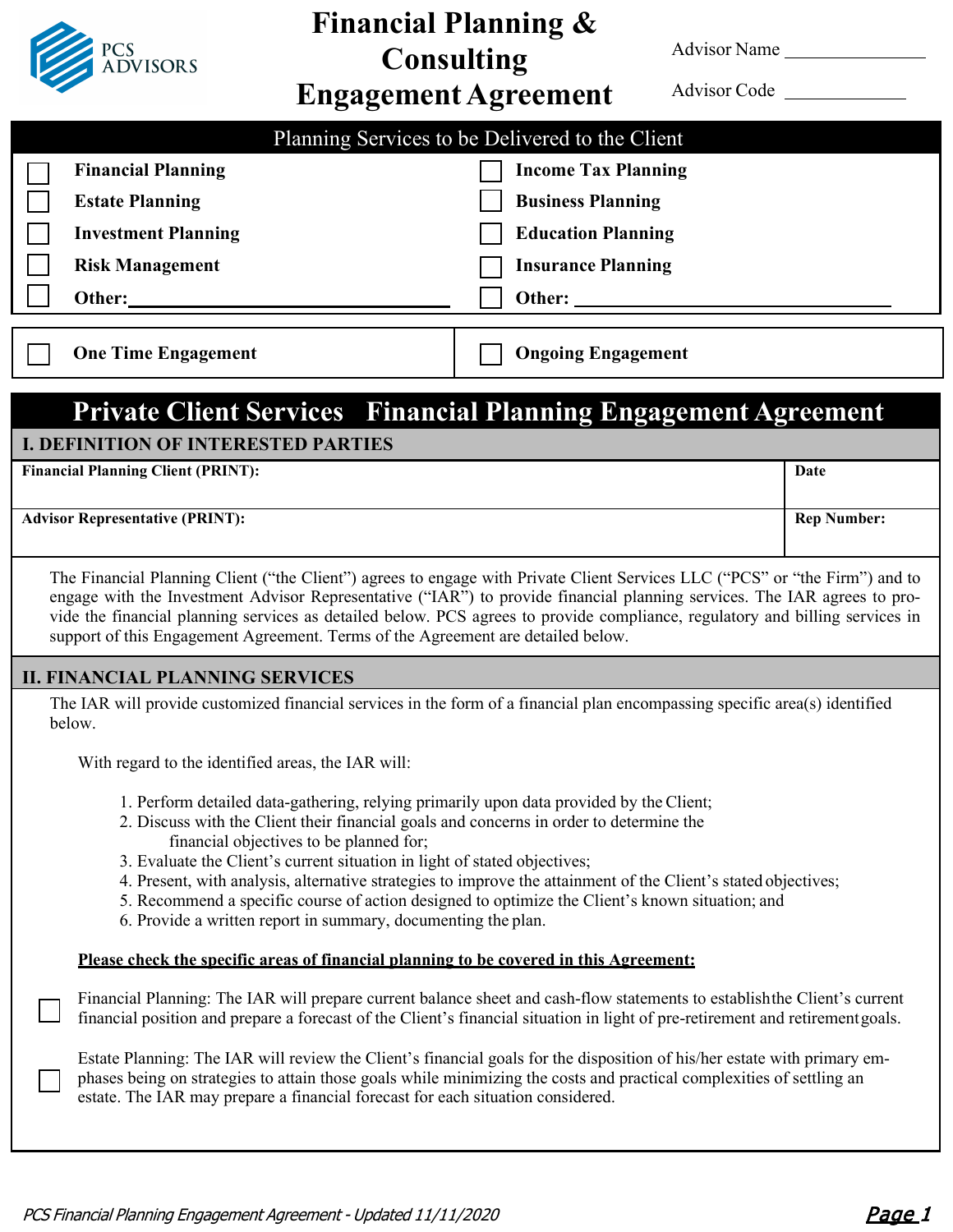# **II. FINANCIAL PLANNING SERVICES (cont)**

| Investment Planning: The IAR will consider the Client's investment portfolio in light of such considerations as stated goals,<br>expected volatility and return, taxation, diversification, implementation costs, management and various types of securities.<br>The IAR will recommend an investment strategy suitable for the Client. The IAR may prepare a financial forecast for each<br>situation considered. |
|--------------------------------------------------------------------------------------------------------------------------------------------------------------------------------------------------------------------------------------------------------------------------------------------------------------------------------------------------------------------------------------------------------------------|
| Risk Management: The IAR will consider risk exposures regarding disability, death and the need for long-term custodial<br>care. The IAR may prepare a financial forecast for each situation considered.                                                                                                                                                                                                            |
| Income Tax Planning: The IAR will review your income tax situation with primary concerns being the areas of financial<br>forecasting, investments, insurance benefits and estate planning.                                                                                                                                                                                                                         |
| Business Planning: The IAR will work with the Client to advance the attainment of stated business goals in the areas of<br>succession planning and employee benefits. The IAR may prepare a financial forecast for each situation considered.                                                                                                                                                                      |
| Education Planning: The IAR will work with the Client in the area of saving and planning for the expenditures related to<br>higher education and specialized post-baccalaureate degree programs.                                                                                                                                                                                                                   |
| Insurance Planning: The IAR will review relevant risk factors that have potential adverse effects on the Client's financial<br>condition, and may propose the implementation of insurance programs or other similar risk management products to pro-<br>tect the Client's financial well-being.                                                                                                                    |
| Other: (SPECIFIC description of services):                                                                                                                                                                                                                                                                                                                                                                         |

# **III. SCOPE OF ENGAGEMENT**

The scope of this Agreement excludes accounting and legal services, as well as brokerage, insurance or investment advisory services. Neither the IAR nor PCS represents itself as an expert or practitioner in either accounting or legal matters and services.

However, PCS is a registered broker-dealer and investment advisor, and the IAR is affiliated with PCS. Both the IAR and PCS are compensated for performing brokerage and investment advisory services. The Client is under no obligation to implement or execute your financial plan with the IAR or with PCS.

# **IV. CLIENT RESPONSIBILITIES FOR ACCURATE AND FULL DISCLOSURES**

The Client agrees to provide information regarding his income, investments, assets, liabilities, business interests, income tax situation, estate plan, and other pertinent matters as needed.

The Client also agrees to discuss his financial objectives and any other issues necessary to allow the IAR to properly evaluate the Client's overall financial situation. The Client acknowledges that the IAR cannot adequately perform its services on the Client's behalf unless the Client performs this responsibility and that analysis and recommendations from the IAR depend upon and are based on the information provided by the Client.

The Client agrees to inform the IAR promptly of any significant changes in the Client's financial circumstances or personal investment objectives.

Pursuant to Section 204A of the Investment Advisers Act of 1940, Private Client Services, LLC has established written policy and procedures to prevent the misuse of material non-public information ("inside information"). In order to ensure compliance, it is the responsibility of the client to notify the IAR if the Client is an insider, becomes an insider, or changes his status as an insider for any publicly-traded entity.

The Client agrees that the IAR will not advise or act for the Client in any legal proceedings, including bankruptcies or class actions.

With regard to financial planning services, the Client is free at all times to accept or reject any recommendation from the IAR and acknowledges that he or she has the sole authority to the implement, accept, or reject any recommendations or advice from the IAR.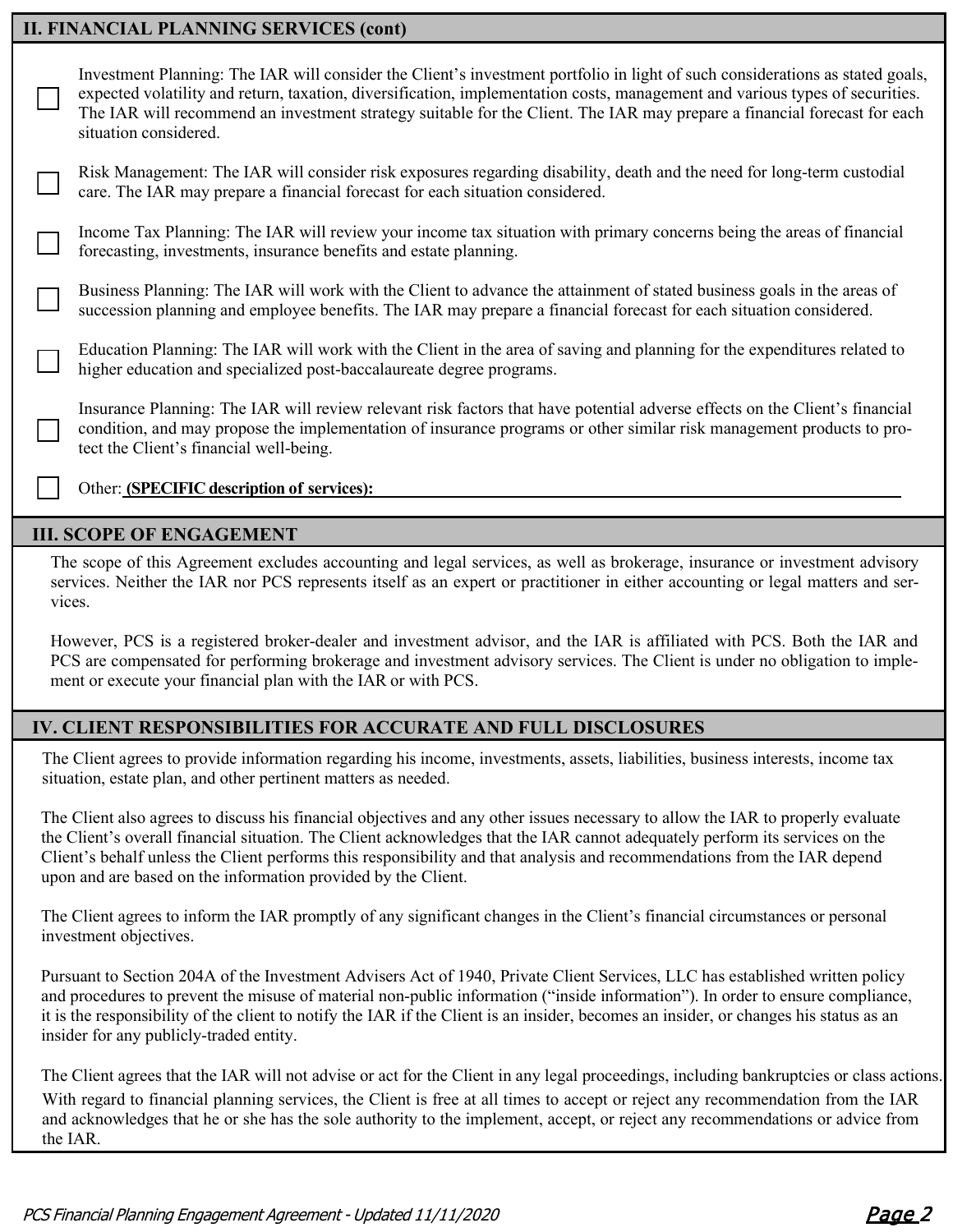| <b>V. NATURE AND DURATION OF THE AGREEMENT</b>                                                                                                                                                                                                                                                                                                                                                                                                                                                                                                                                                                                                           |                                                     |  |  |  |  |  |
|----------------------------------------------------------------------------------------------------------------------------------------------------------------------------------------------------------------------------------------------------------------------------------------------------------------------------------------------------------------------------------------------------------------------------------------------------------------------------------------------------------------------------------------------------------------------------------------------------------------------------------------------------------|-----------------------------------------------------|--|--|--|--|--|
| THIS AGREEMENT IS A ONE-TIME ENGAGEMENT. The Agreement starts on the effective date and will con-<br>tinue until the services are delivered to the Client in their entirety, unless terminated prior to these dates according to the<br>conditions of termination as outlined in Section V below. Upon completion of this Agreement, the Client may re-engage<br>with PCS for similar or additional services in the future by executing a new Engagement. The fee Agreement under<br>this type of Engagement is for payment of a retainer at the effective date, with any balance due payable within 15 days of<br>the date that services are delivered. |                                                     |  |  |  |  |  |
| THIS ENGAGEMENT IS AN ONGOING AGREEMENT. The Agreement starts on the effective date and will<br>remain in effect until months after the effective date. The fee arrangement for this type of Engagement is for<br>payment of a retainer at the effective date, with the balance due to be billed quarterly unless detailed below "As<br>Services Provided". Any change to the services provided or fees charged requires execution of a new agreement.<br>Quarterly billing amounts are detailed in Section VI of this Agreement.<br><b>VI. FEES AND BILLING CYCLE</b>                                                                                   |                                                     |  |  |  |  |  |
| <b>One Time Engagement Fee</b>                                                                                                                                                                                                                                                                                                                                                                                                                                                                                                                                                                                                                           |                                                     |  |  |  |  |  |
| <b>Balance Due Upon Delivery</b><br><b>Delivery Date</b>                                                                                                                                                                                                                                                                                                                                                                                                                                                                                                                                                                                                 | $\mathbf S$                                         |  |  |  |  |  |
| <b>TOTAL ONE TIME ENGAGEMENT FEE</b>                                                                                                                                                                                                                                                                                                                                                                                                                                                                                                                                                                                                                     | \$                                                  |  |  |  |  |  |
| <b>Ongoing Engagement Fee - Up-Front Retainer</b>                                                                                                                                                                                                                                                                                                                                                                                                                                                                                                                                                                                                        | $\int$                                              |  |  |  |  |  |
| <b>Quarterly Amount Due On</b>                                                                                                                                                                                                                                                                                                                                                                                                                                                                                                                                                                                                                           | $\sim$                                              |  |  |  |  |  |
| <b>Quarterly Amount Due On</b>                                                                                                                                                                                                                                                                                                                                                                                                                                                                                                                                                                                                                           | $\frac{\text{S}}{\text{S}}$                         |  |  |  |  |  |
| <b>Quarterly Amount Due On</b>                                                                                                                                                                                                                                                                                                                                                                                                                                                                                                                                                                                                                           | $\sim$                                              |  |  |  |  |  |
| <b>Quarterly Amount Due On</b><br>As Services Provided (Various Dates TBD) Hourly Rate: ___                                                                                                                                                                                                                                                                                                                                                                                                                                                                                                                                                              | $\sim$                                              |  |  |  |  |  |
|                                                                                                                                                                                                                                                                                                                                                                                                                                                                                                                                                                                                                                                          |                                                     |  |  |  |  |  |
| <b>TOTAL ONGOING ENGAGEMENT FEE</b><br><b>Invoice/Check</b><br><b>Payment method:</b>                                                                                                                                                                                                                                                                                                                                                                                                                                                                                                                                                                    | \$<br><b>Deduct from account:</b>                   |  |  |  |  |  |
|                                                                                                                                                                                                                                                                                                                                                                                                                                                                                                                                                                                                                                                          | (Non-qualified brokerage account under PCS control) |  |  |  |  |  |
| VII. CONFIDENTIALITY OF INFORMATION                                                                                                                                                                                                                                                                                                                                                                                                                                                                                                                                                                                                                      |                                                     |  |  |  |  |  |
| The IAR and the Firm will regard any information provided by the Client as confidential and all recommendations and/or ad-<br>vice provided by the firm shall be confidential, with disclosure only upon such terms and to such parties as designated by the<br>parties as required by law. By fully executing this Agreement, the Client acknowledges that he/she/it has received the Firm's<br>Privacy Policy statement.                                                                                                                                                                                                                               |                                                     |  |  |  |  |  |
| <b>VIII. TERMINATION OF SERVICES</b>                                                                                                                                                                                                                                                                                                                                                                                                                                                                                                                                                                                                                     |                                                     |  |  |  |  |  |
| Either party may terminate the Agreement in writing at any time under the follow terms and conditions:                                                                                                                                                                                                                                                                                                                                                                                                                                                                                                                                                   |                                                     |  |  |  |  |  |
| For the purposes of this provision, this Agreement is effective on the date that all Parties have signed the Agreement.                                                                                                                                                                                                                                                                                                                                                                                                                                                                                                                                  |                                                     |  |  |  |  |  |
| Should the Client verbally notify the IAR or PCS of termination, and if the Client has not submitted written notification of<br>termination within two business days of said verbal notification, the IAR or PCS may deliver written notice of such termina-<br>tion in its records and will send its own termination notice to the client as a substitute.                                                                                                                                                                                                                                                                                              |                                                     |  |  |  |  |  |
| If the Firm's Form ADV Part 2 Firm Brochure was not delivered within 48 hours prior to effective date, and the IAR's Form<br>ADV Part 2B Brochure Supplement was not delivered within 48 hours of the effective date, the Client has the right to termi-<br>nate the Agreement without penalty within 5 business days of the effective date.                                                                                                                                                                                                                                                                                                             |                                                     |  |  |  |  |  |
| Should the Client terminate the Agreement after this 5 day period, the Client will be assessed fees on a daily pro-rated basis<br>for services incurred from the effective date until the Firm's receipt of written notice to terminate.<br>In the case of pre-paid fees or retainer fees, the Firm will refund any unearned fees on a pro-rated daily basis.                                                                                                                                                                                                                                                                                            |                                                     |  |  |  |  |  |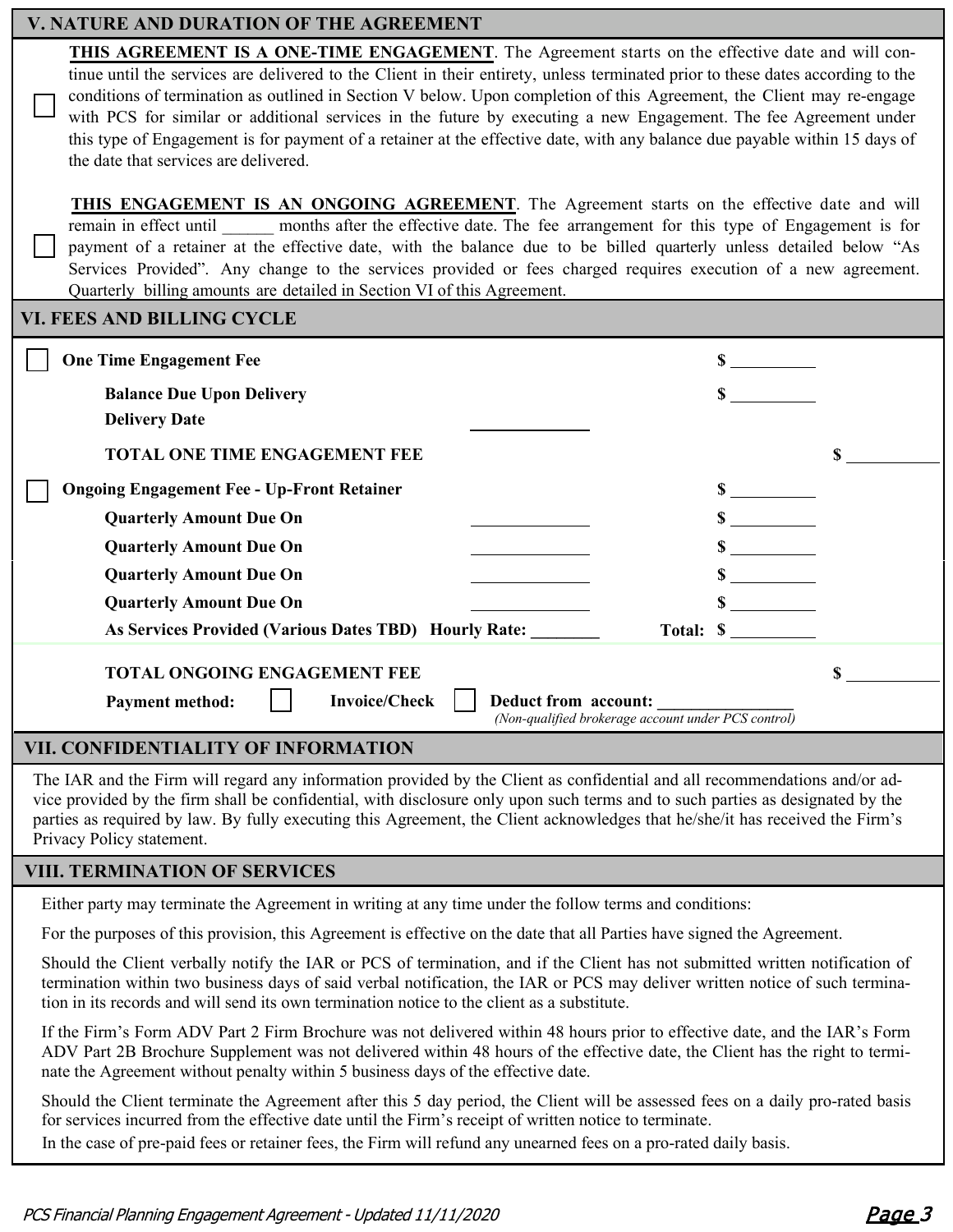# **IX. ELECTRONIC DOCUMENT DELIVERY**

Whenever practical, documents and information will be electronically delivered to the Client. Such documents and information include, but are not limited to, service Agreements, client information, forms, revised disclosures and various types of Client communications. Delivery mechanisms may include electronic mail (e-mail), IAR and/or PCS website, and secure data transmissions. The sending of electronic messages and/or information constitutes delivery of the information, regardless of whether the recipient chooses to read it.

The Client may opt-out or revoke this consent to electronic delivery at any time by providing written notice to the IAR and PCS. However, since the IAR and PCs have its services based on the considerable savings of electronic delivery, the IAR and PCs reserve the right to charge an administrative fee and postage of paper documents are required.

The Client agrees to keep a current, functional e-mail address and will update information with the IAR and PCs immediately if an e-mail address or other contact information changes.

### **X. NOTICES**

All legal written notices by the Account Owner shall be sent by hand, first class mail, or by certified mail (return receipt requested) to the Advisor's following address:

> Private Client Services, LLC Attention: Compliance Department 2225 Lexington Rd Louisville, KY 40206

All legal notices by the Advisor shall be sent by hand, first class mail, or by certified mail (return receipt requested) to the Account Owner's address of record.

# **XI. CONFLICTS OF INTERESTS**

The IAR and PCS will provide disclosure of any conflicts of interests that could be reasonably expected to impair the provision of an unbiased and objective assessment of the Client's financial condition or the rendering of financial advice. The Client is hereby informed that the Firm is an SEC registered broker-dealer and investment advisor. The execution of a financial plan, or a portion of the plan, with PCS would result in trading commissions or asset-based advisory fees. The Client is under no obligation to act upon the IAR financial advice or financial plan, and is free and unencumbered to execute the advice or plan with other providers of similar financial services.

# **XII. OTHER CONTRACT MATTERS**

**Choice of Law:** This Agreement shall be governed by all applicable federal laws, except that the contractual terms and related remedies of this Agreement will be interpreted under the laws of the Commonwealth of Kentucky, without reference to the principles of conflict of laws, provided that there is no inconsistency with federal securities laws.

**Death or Disability:** If the Client is a natural person, the death, disability or incompetency of the Client will not terminate or change the terms of this Agreement. However, if the Client's executor, guardian, attorney-in-fact, or other authorized representative may terminate this Agreement by giving written notice to the IAR or the Firm.

**Governing Law:** If any provision of this Agreement is or should become inconsistent with any law or rule by any government or regulatory body having jurisdiction over the subject matter of this Agreement, the provision will be deemed to be rescinded or modified in accordance with any such law or rule. In all other respects, this Agreement will continue and remain in full force and effect.

**Integration:** This Agreement represents Account Owner's entire understanding with regard to all terms and conditions.

**Multiple Clients:** In the event that the Client is more than one individual, the Firm is authorized to accept direction of any of the undersigned parties, and such direction will be binding on all parties.

**Non-Exclusivity:** The Client acknowledges that financial planning ser vices provided under this Agr eement are non-excusive and may be offered on a continuing basis to other clients.

**Other Services:** Acknowledges that the Firm does not and will not practice law or accounting when providing advice or planning services to other clients. The Client understands that none of the fees paid under this Agreement relate to accounting or le- gal services and that it is the responsibility of the Client to obtain accounting or legal services if necessary.

**Prohibition of Assignment:** This Agreement cannot be assigned or transferred, in any manner, by any party, without the written consent of all parties receiving or rendering services under this Agreement.

Severability: If any part of this Agreement is found to be invalid or unenforceable, it will not affect the validity or enforceability of the remainder of this Agreement.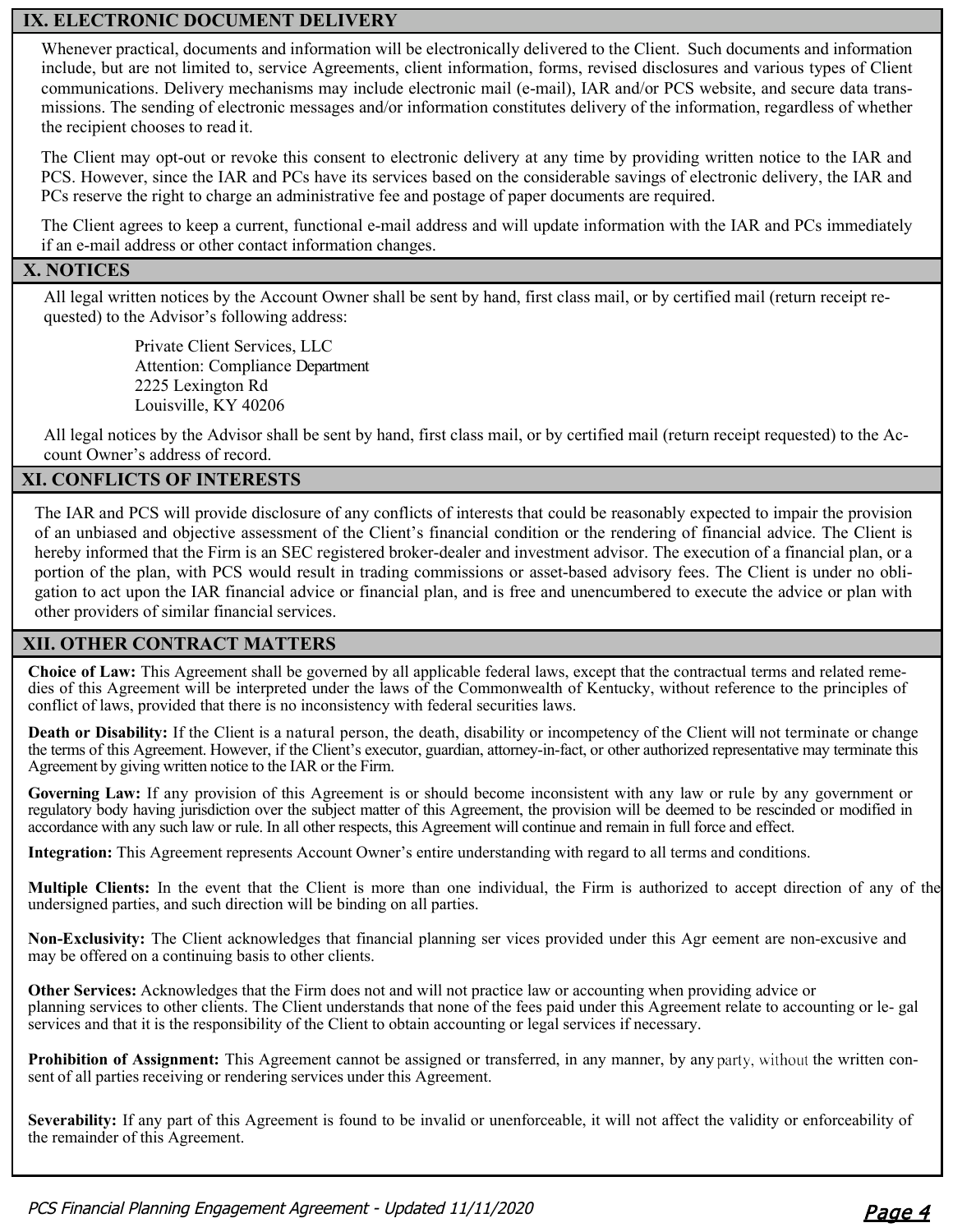#### **XIII. ARBITRATION**

#### **DISCLOSURES:**

**This Agreement contains a pre-dispute arbitration clause. By signing an arbitration Agreement the parties agree as follows:**

**All parties to this Agreement are giving up the right to sue each other in court, including the right to a trial by jury, except as provided by the rules of the arbitration forum in which a claim isfiled.**

**Arbitration awards are generally final and binding; a party's ability to have a court reverse or modify an arbitration award is very limited.**

**The ability of the parties to obtain documents, witness statements, and other discovery is generally more limited in arbitration than in court proceedings.**

**The arbitrators do not have to explain the reason(s) for their award unless, in an eligible case, a joint request for an explained decision has been submitted by all parties to the panel at least 20 days prior to the first scheduled hearing date.**

**The panel of arbitrators may include a minority of arbitrators who were or are affiliated with the securities industry.**

**The rules of some arbitration forums may impose time limits for bringing a claim in arbitration. In some cases, a claim that is ineligible for arbitration may be brought in court.**

**The rules of the arbitration forum in which the claim is filed, and any amendments thereto, shall be incorporated into this Agreement.**

#### **AGREEMENT:**

**Any controversy between you and us shall be submitted to arbitration before the financial industry regulatory authority. No person shall bring a putative or certified class action to arbitration, nor seek to enforce any predispute arbitration Agreement against any person who has initiated in court a putative class action; or who is a member of a putative class who has not opted out of the class with respect to any claims encompassed by the putative class action until:**

- **(i) the class certification is denied;**
- **(ii) the class is decertified; or**
- **(iii) the customer is excluded from the class by the court.**

**Such forbearance to enforce an Agreement to arbitrate shall not constitute a waiver of any rights under this Agreement except to the extent stated herein. The laws of the Commonwealth of Kentucky shall govern.**

| XIV. RECEIPT OF REQUIRED DOCUMENTATION |                                                                                                 |  |  |  |
|----------------------------------------|-------------------------------------------------------------------------------------------------|--|--|--|
|                                        | Account Owner has received the following documents and disclosures: (CHECK ALL THAT APPLY)      |  |  |  |
|                                        | Private Client Services, LLC - SEC Form ADV Part II (Firm Brochure)                             |  |  |  |
|                                        | Private Client Services, LLC – SEC Form ADV Part II-B (Brochure Supplement – Advisor Biography) |  |  |  |
|                                        | Private Client Services, LLC – Privacy Policy                                                   |  |  |  |
|                                        | Private Client Services, LLC – Business Continuity Plan                                         |  |  |  |
|                                        |                                                                                                 |  |  |  |